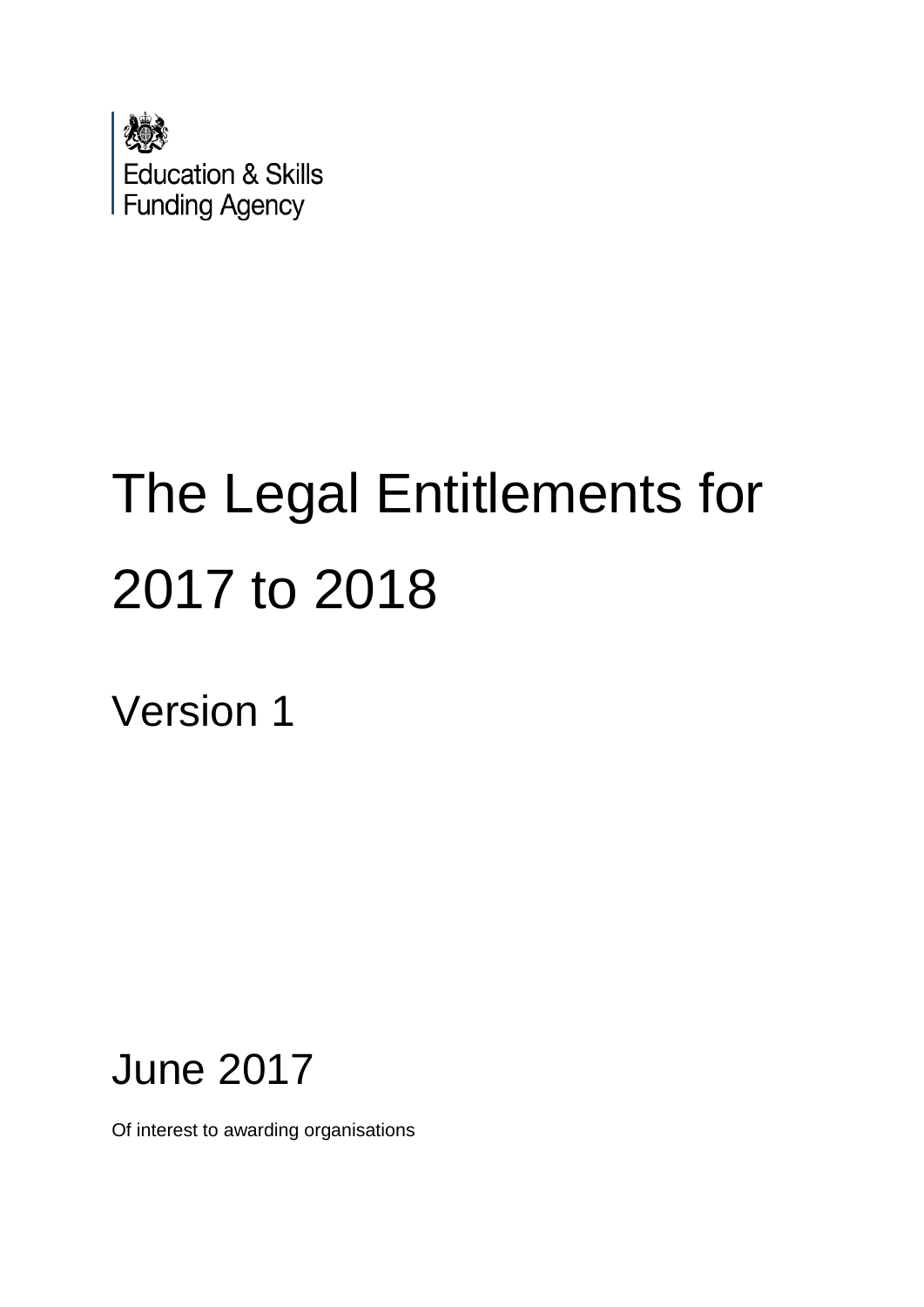## **Contents**

| <b>Introduction</b>                                                              |                     |
|----------------------------------------------------------------------------------|---------------------|
| Qualifications in scope for the 2017 to 2018 legal entitlements                  | 4                   |
| Table 1: Qualifications included in the legal entitlements.<br>English and maths | $\overline{4}$<br>5 |
| Levels 2 and 3                                                                   | 6                   |
| <b>Monitoring qualification changes</b>                                          | 8                   |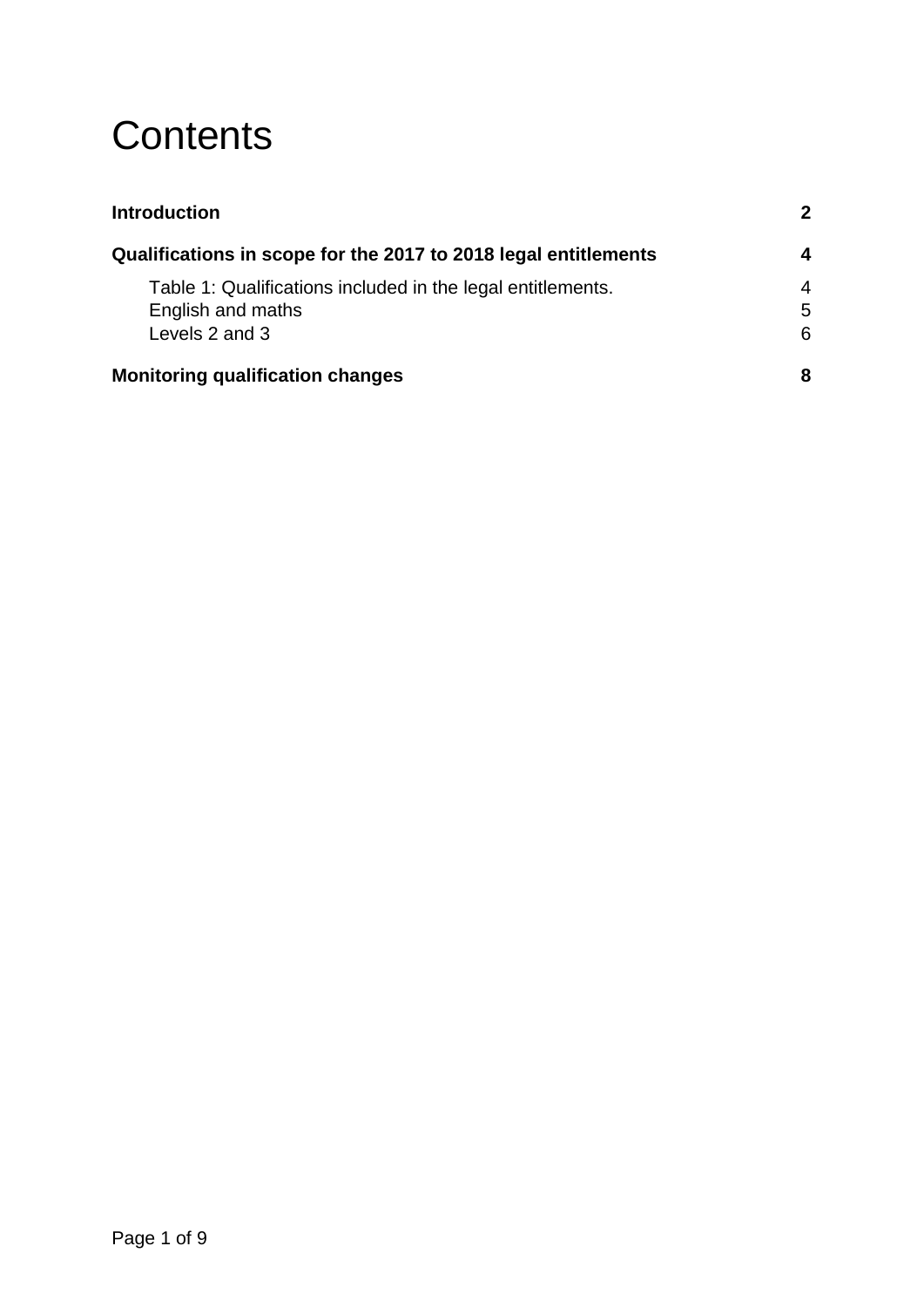### <span id="page-2-0"></span>**Introduction**

- 1. This document covers the 2017 to 2018 legal entitlement offer in England within the adult education budget (AEB).
- 2. We publish it so you (awarding organisations) are clear about what is eligible for funding and how we update the legal entitlement offer. It should also help you in being clear with your centres what can and cannot be fully funded in the context of the legal entitlement offer.
- 3. It does not include information about **[learner eligibility](https://www.gov.uk/guidance/sfa-funding-rules)**, **[local flexibility offer,](https://www.gov.uk/government/publications/qualifications-getting-approval-for-funding) [advanced learner loans,](https://www.gov.uk/government/publications/designating-qualifications-for-advanced-learner-loans) [apprenticeships,](https://www.gov.uk/guidance/sfa-funding-rules)** the process for approving qualifications for funding under **[Section 96](http://www.education.gov.uk/section96/approval.shtml)**, or **[16 to 19 funding](https://www.gov.uk/government/collections/funding-education-for-16-to-19-year-olds)**.
- 4. It accompanies the **[list of qualifications](https://www.gov.uk/government/publications/qualifications-getting-approval-for-funding)** that colleges and training organisations can deliver as part of the level 2, level 3 and English and maths legal entitlements (the entitlements) in the AEB.
- 5. The entitlements allow learners aged:
	- 19 to 23 to be fully-funded if they study for a first qualification at level 2 and/or level 3
	- 19 plus, who have not previously attained a GCSE C or grade 4, or higher, to be fully-funded if they study for a qualification in English or maths up to and including level 2

Details on learner eligibility for the entitlements are available in the **[Adult](https://www.gov.uk/guidance/sfa-funding-rules)  Education Budget: [Funding Rules 2017](https://www.gov.uk/guidance/sfa-funding-rules) to 2018**.

6. The 2016 to 2017 funding year was a transition period in advance of moving to a single entitlement offer at level 2 and level 3 and a single list of English and maths qualifications. By single offer we mean that, as far as possible and where appropriate: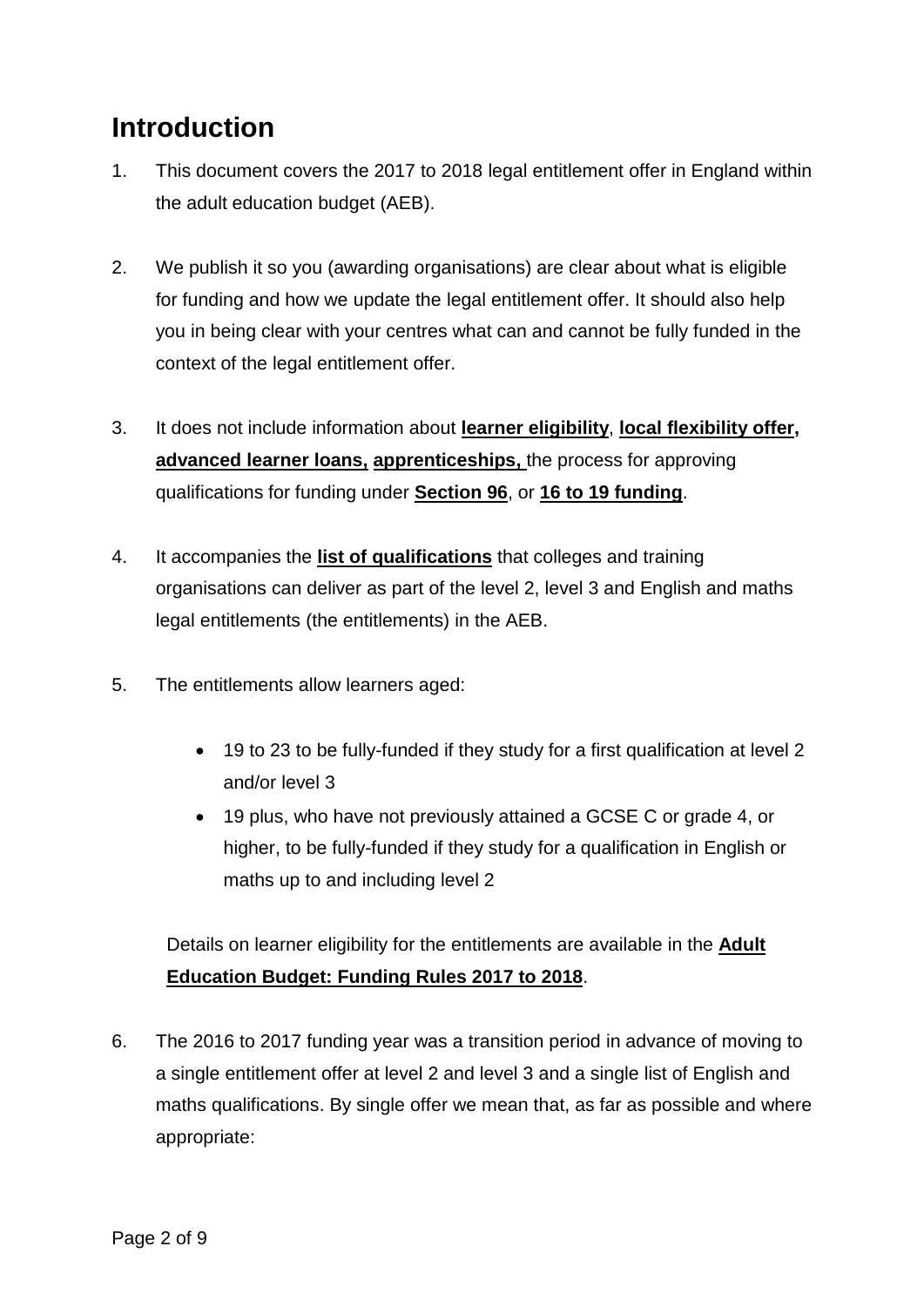- for all learners undertaking English and maths there should be one list of qualifications
- for all learners undertaking their first level 2 or level 3 qualification there should be a list focussed on technical and applied qualifications appearing in the **[16 to 19 performance tables](https://www.gov.uk/government/collections/performance-tables-technical-and-vocational-qualifications)**
- 7. For 2017 to 2018 we have made minimal changes to the qualifications available in legal entitlements, apart from, as confirmed in 2016, focussing on 16 to 19 performance table qualifications. We have taken this approach because:
	- we wish to stabilise the offer as we begin to prepare for the implementation of **[Technical Education \(TE\) reform](https://www.gov.uk/government/publications/post-16-skills-plan-and-independent-report-on-technical-education)** and to manage the transition to a more locally-driven skills system
	- in advance of TE reform, we will continue to align, as far as possible, the eligibility rules and processes we use to make provision available for all learners aged 16 and above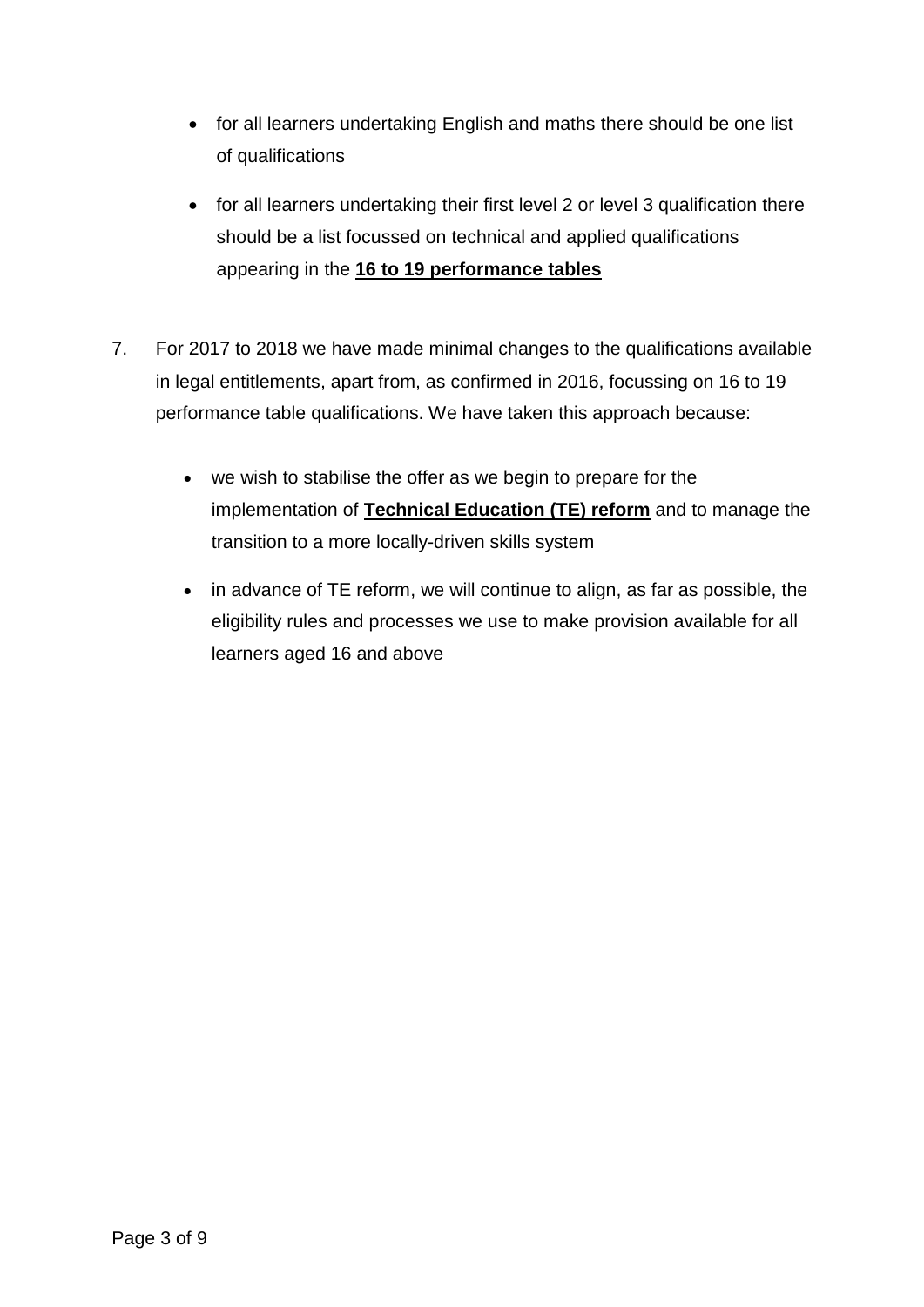### <span id="page-4-0"></span>**Qualifications in scope for the 2017 to 2018 legal entitlements**

- 8. To be delivered as part of the entitlements for the funding year 2017 to 2018 a qualification must be:
	- a regulated qualification offered by awarding organisations recognised by the Office of Qualifications and Examinations Regulation (Ofqual) or the Quality Assurance Agency for Higher Education (QAA)
	- available in England
	- available for learners aged 19 and over
	- offered by awarding organisations that regularly upload data to the Personal Learning Record in line with the **[Awarding Organisation](https://www.gov.uk/government/publications/learning-records-service-awarding-organisations)  [Agreement](https://www.gov.uk/government/publications/learning-records-service-awarding-organisations)**, including the Learning Records Service Data Management **Policy**
- 9. Table 1 lists the qualifications in scope for the entitlements in the 2017 to 2018 funding year.

| Level 2 and level 3                              | <b>English and maths</b>                   |
|--------------------------------------------------|--------------------------------------------|
| 16 to 23 core offer <sup>*</sup> – technical and | <b>English and maths core offer – GCSE</b> |
| applied qualifications in the 2018 and           | English language and maths, functional     |
| 2019 16 to 19 performance tables (tech           | skills in English language and maths at    |
| levels, applied general, technical               | entry level to level 2.                    |
| certificates), A-levels, AS-levels, Access       |                                            |
| to HE and GCSEs.                                 |                                            |
| Certain qualifications in the 2017 16 to         | In addition, a limited number of other     |
| 19 performance tables                            | stepping stone English language and        |
|                                                  | maths qualifications from the RQF at       |
|                                                  | entry level to level 1 (including Free     |
|                                                  | Standing Maths).                           |

<span id="page-4-1"></span>**Table 1:** Qualifications included in the legal entitlements.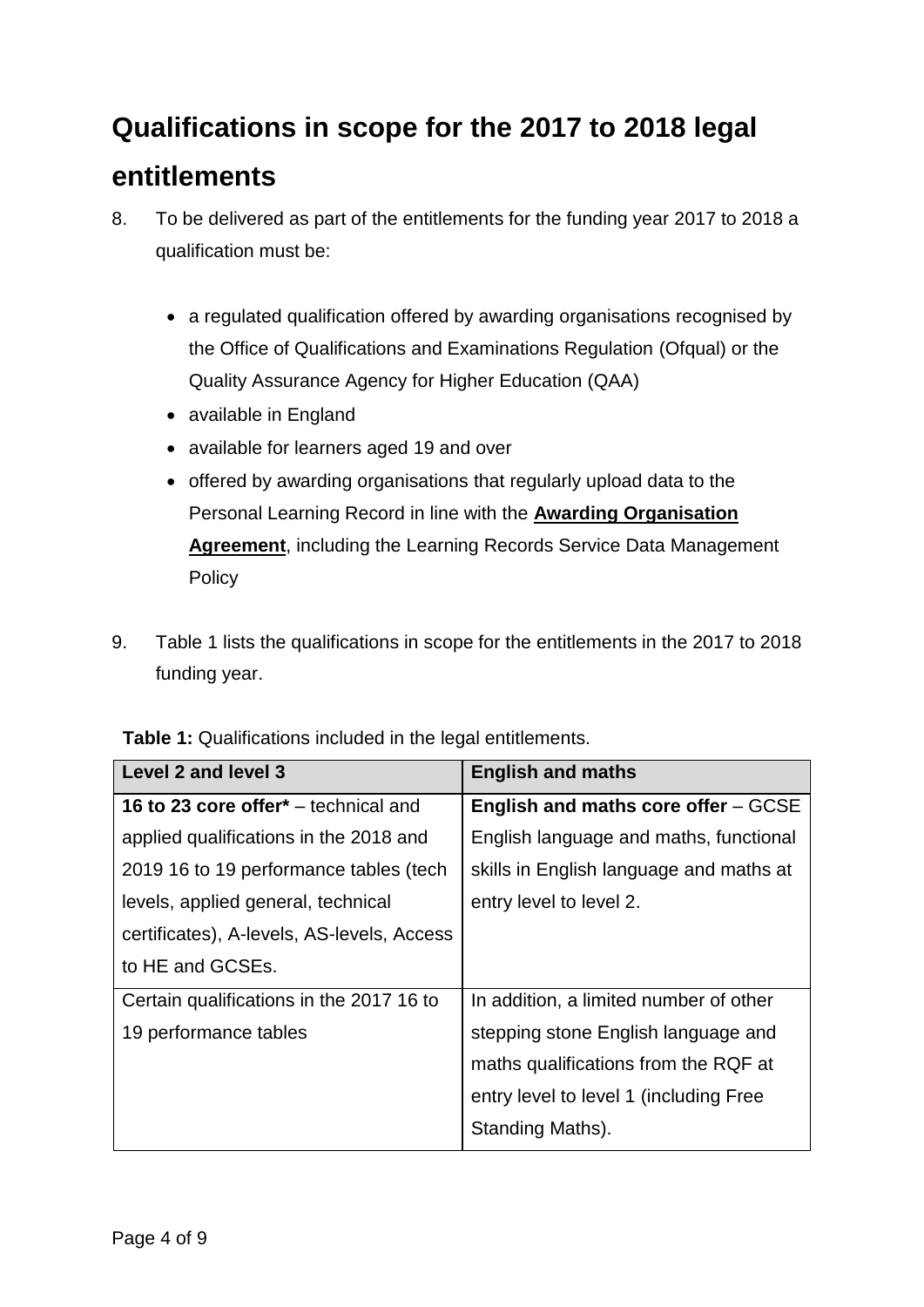\* This offer will be delivered to learners aged 19 and over that are eligible for funding through AEB.

10. If the National Academic Recognition Information Centre (NARIC) has confirmed the authenticity of a qualification gained overseas and confirmed it is comparable/compatible with a regulated qualification in England which currently is part of the level 2 and level 3 19 to 23 legal entitlement, then the individual will be deemed to have achieved their first level 2 and/or level 3 qualification.

#### <span id="page-5-0"></span>**English and maths**

- 11. During 2016 to 2017, we worked with DfE to arrive at a **[single list](https://www.gov.uk/government/publications/qualifications-getting-approval-for-funding)** of qualifications from entry to level 2. These include stepping stone qualifications, including free-standing mathematics qualifications and certain modular (unitised) qualifications drawn from the **[Regulated Qualifications Framework](https://www.gov.uk/government/publications/regulated-qualifications-framework-a-postcard)** (RQF) at entry and level 1. Stepping stone qualifications focus on particular aspects of English language and maths, which a learner may need to address to progress to GCSE or Functional Skills at level 2.
- 12. We know there are some stepping stone qualifications that serve the needs of particular groups of learners, that are not on the 16 to 19 condition of funding **[list](https://hub.fasst.org.uk/Learning%20Aims/Pages/default.aspx)**. Therefore, in 2016 to 2017 for learners aged 19 and older only, we retained certain additional stepping stone qualifications. These remain available for 2017 to 2018.
- 13. We will continue to make the components (units) of eligible stepping stone qualifications available to all eligible learners.
- 14. As we **[announced](https://www.gov.uk/government/publications/qualifications-getting-approval-for-funding)** in 2016 to 2017:
	- a. legacy English and maths GCSEs will not be funded for learners to study, or continue to study in 2017 to 2018. All learners must undertake the reformed GCSEs graded 9-1.
	- b. International GCSEs and equivalent Level 1/2 certificates in English and maths counting towards the **[EBacc measure](https://www.gov.uk/government/publications/english-baccalaureate-eligible-qualifications)** will no longer be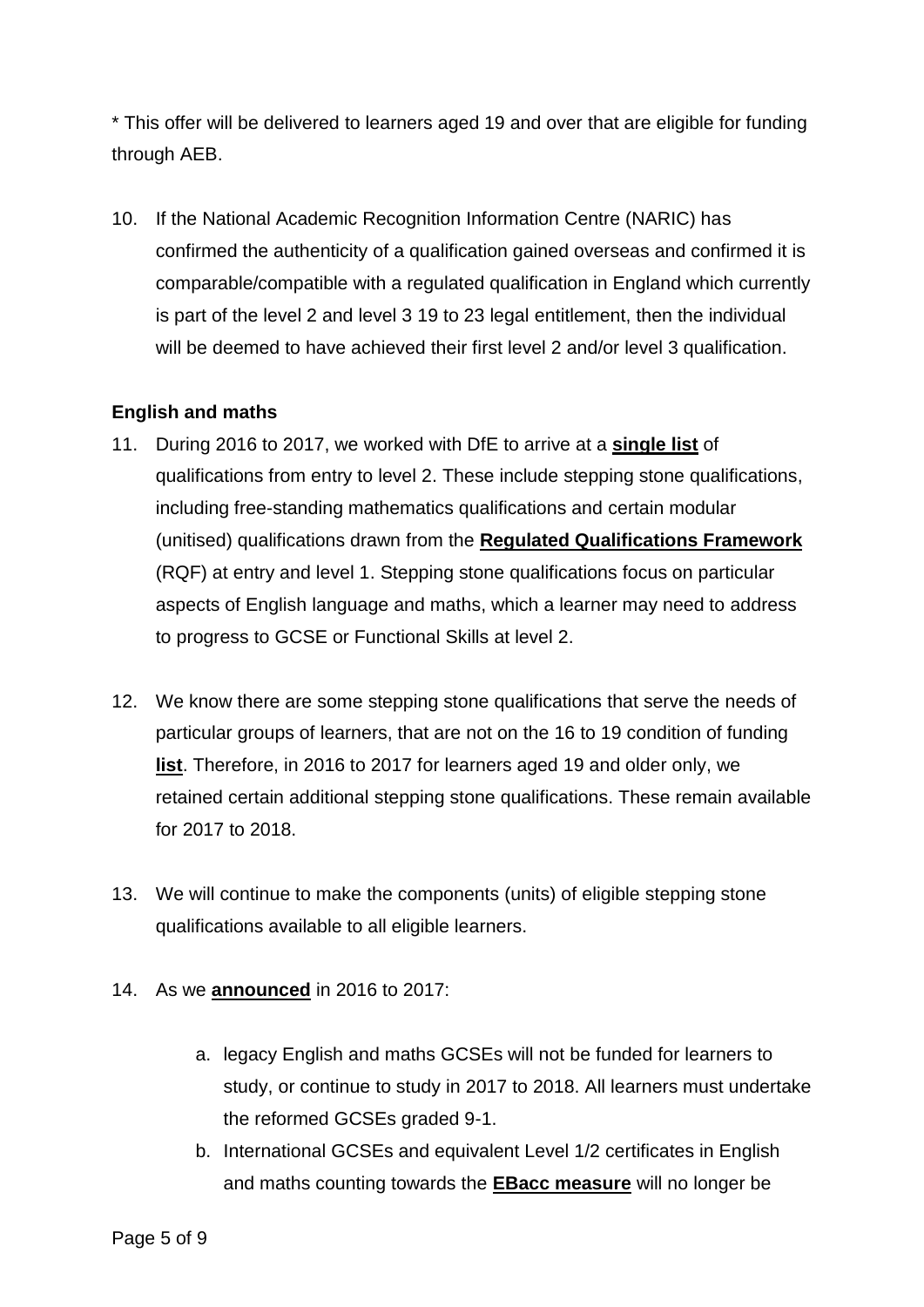approved for learners to study or continue to study under the English and maths legal entitlements.

- 15. The English and maths entitlement lists already includes a range of qualifications for colleges and training organisations for 2017 to 2018. Apart from any newly regulated GCSEs or Functional Skills we will not be adding other qualifications to the list during 2017 to 2018.
- 16. Alongside the published English and maths entitlement list, we also identify approved English and maths qualifications in **[the Hub](https://hub.imservices.org.uk/Learning%20Aims/Pages/default.aspx)** using the 'legal entitlement – English and maths' category.

#### <span id="page-6-0"></span>**Levels 2 and 3**

- 17. For the funding year 2017 to 2018, we have aligned the level 2 and level 3 legal entitlement offer with the 16 to 19 performance tables.
- 18. The 2017 to 2018 level 2 and level 3 legal entitlement offer consists of:
	- a. technical and applied qualifications in the 2018 and 2019 16 to 19 **[performance](https://www.gov.uk/government/collections/performance-tables-technical-and-vocational-qualifications) tables**
	- b. technical and applied qualifications in the 2017 performance tables which were included in the **[2016 to 2017 legal entitlement list](https://www.gov.uk/government/publications/qualifications-getting-approval-for-funding)**
	- c. GCSEs
	- d. A and AS levels
	- e. Access to Higher Education Diplomas for learners aged 19 and above
- 19. In advance of the introduction of TE reform, we have retained **those 2017 performance table qualifications which we made available as part of the entitlement in 2016 to 2017**. We will review these qualifications at the end of the 2017 calendar year. We will not be adding further qualifications from the 2017 performance tables to the 2017 to 2018 offer or any other qualifications outside of those highlighted in paragraph 21 below.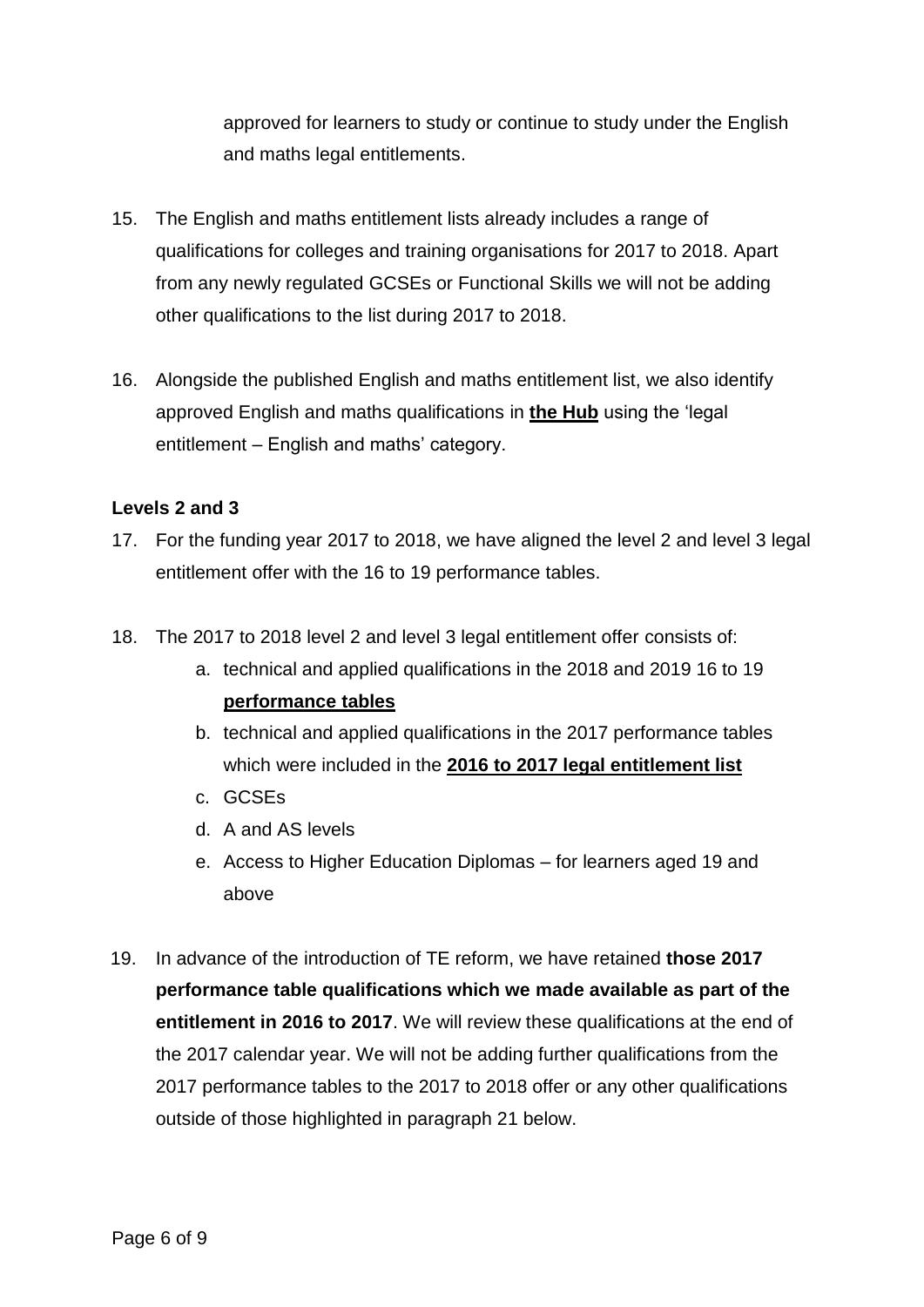- 20. There is a **[single process](https://www.gov.uk/government/publications/14-to-19-technical-and-applied-qualifications-technical-guidance)** and set of **[requirements](https://www.gov.uk/government/publications/14-to-19-technical-and-applied-qualifications-technical-guidance)** that qualifications need to meet to be confirmed as technical and applied qualifications for the 16 to 19 performance tables and entitlements.
- 21. We will automatically designate qualifications in the 2018 or 2019 performance tables, GCSEs, AS and A Level and Access to HE qualifications for the purposes of the entitlement. We will update the level 2 and level 3 legal entitlements offer when the performance tables are updated each quarter.
- 22. In 2016 to 2017 we retained a limited number of other qualifications (which we referred to as the 'non-core'), to support the transition to a single offer. **As we indicated [last year,](https://www.gov.uk/government/publications/qualifications-getting-approval-for-funding) these qualifications are not included in the 2017 to 2018 funding year** and the only 'non-core' qualifications for 2017 to 2018 will be the retained 2017 performance table qualifications.
- 23. If a qualification is not part of the entitlements, it may still be available to a wider set of learners. Many qualifications at level 3 are already included in the **[Advanced Learner Loans catalogue](https://www.gov.uk/government/publications/advanced-learner-loans-qualifications-catalogue)**. Many qualifications at level 2 will be eligible as part of the **[local flexibility](https://www.gov.uk/government/publications/qualifications-getting-approval-for-funding)** offer.
- 24. We have published a **[list of level 2 and level 3 legal entitlement](https://www.gov.uk/government/publications/qualifications-getting-approval-for-funding)  [qualifications](https://www.gov.uk/government/publications/qualifications-getting-approval-for-funding)**.
- 25. You will also be able to identify qualifications that are part of the level 2 and 3 entitlements in **[the Hub](https://hub.imservices.org.uk/Learning%20Aims/Pages/default.aspx)** using the following **[categories](https://hub.imservices.org.uk/Learning%20Aims/Pages/default.aspx)**:
	- Legal entitlement level 2
	- Only for legal entitlement at level 3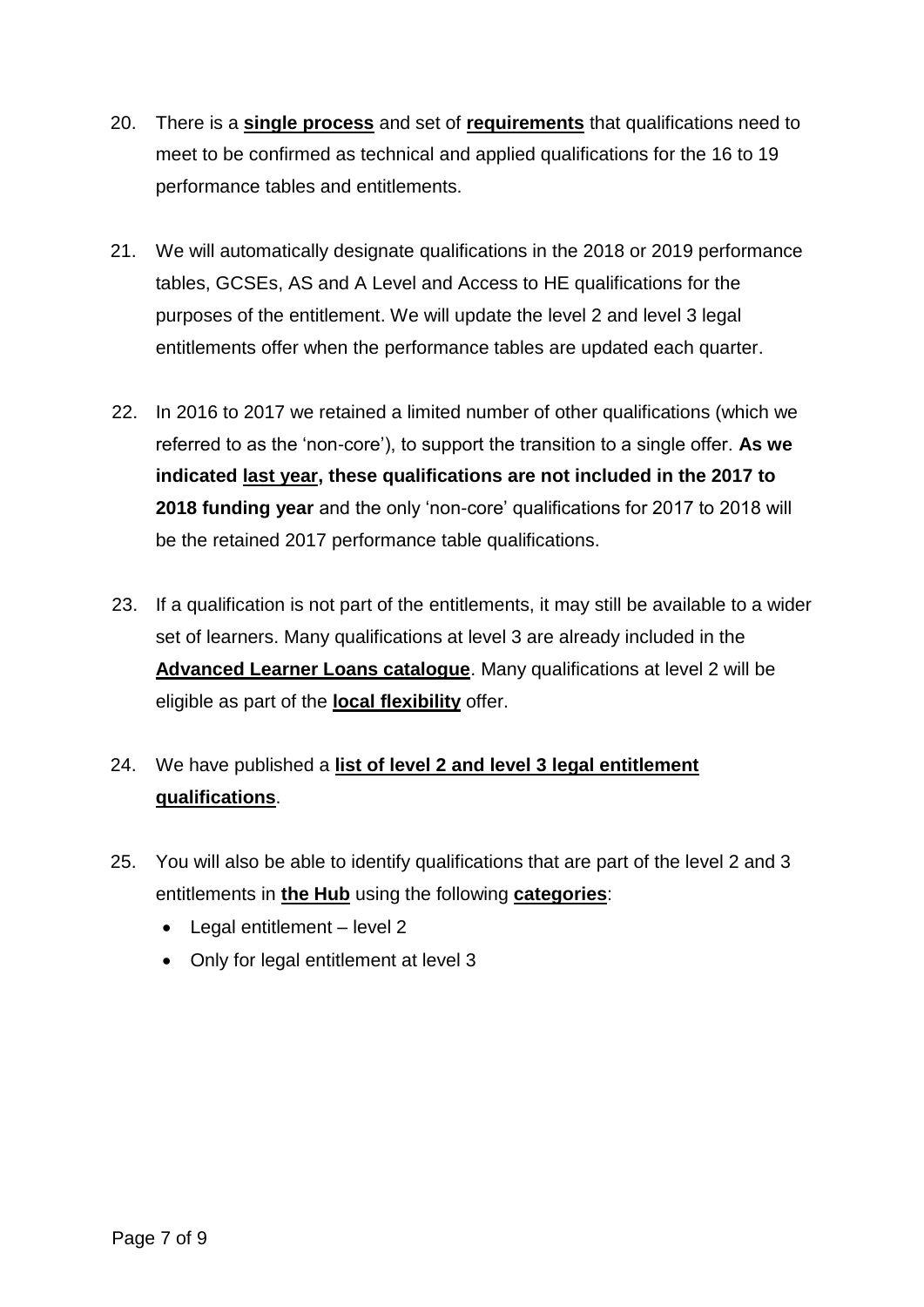### <span id="page-8-0"></span>**Monitoring qualification changes**

- 26. Every quarter, we will review significant changes to qualifications that may impact on their funding rate, to decide whether to change the funding.
- 27. We do not automatically change the funding rate of a qualification if you make a significant change to a qualification that results in the size of the qualification increasing or decreasing or the content or outcomes of the qualification changing. If you wish us to review the funding rate of the qualification you should contact us using the **[qualifications inbox](mailto:qualifications@sfa.bis.gov.uk?subject=Review%20of%20funding%20rate)**.
- 28. In order to review your qualification, we will require the following:
	- confirmation of what the change is and when you made the change
	- why you wish us to review the qualification
	- the rationale for the change
	- supporting evidence (from colleges, training organisations, professional bodies, employers, learners)
- 29. Requests to review funding rates are considered on a quarterly basis by a governance board. The board meets in July 2017, October 2017, January 2018, April 2018. Requests with additional evidence should be sent by email to the **[qualifications inbox](mailto:qualifications@sfa.bis.gov.uk?subject=Review%20of%20funding%20rate)** on the first working day of the month that the board is meeting for it be considered that quarter.
- 30. We will also monitor any changes you may make to a qualification's operational end date. This is so we can inform colleges and training organisations of changes to the last date for enrolments. We use the operational end date and certification end date to manage funding dates for new and continuing learners. To ensure learners are not disadvantaged it is helpful that operational and certification end date changes are carried out in advance and multiple changes are not made for the same qualification in a short period of time. You should also ensure you inform your centres of any changes you make to a qualification's operational end date.